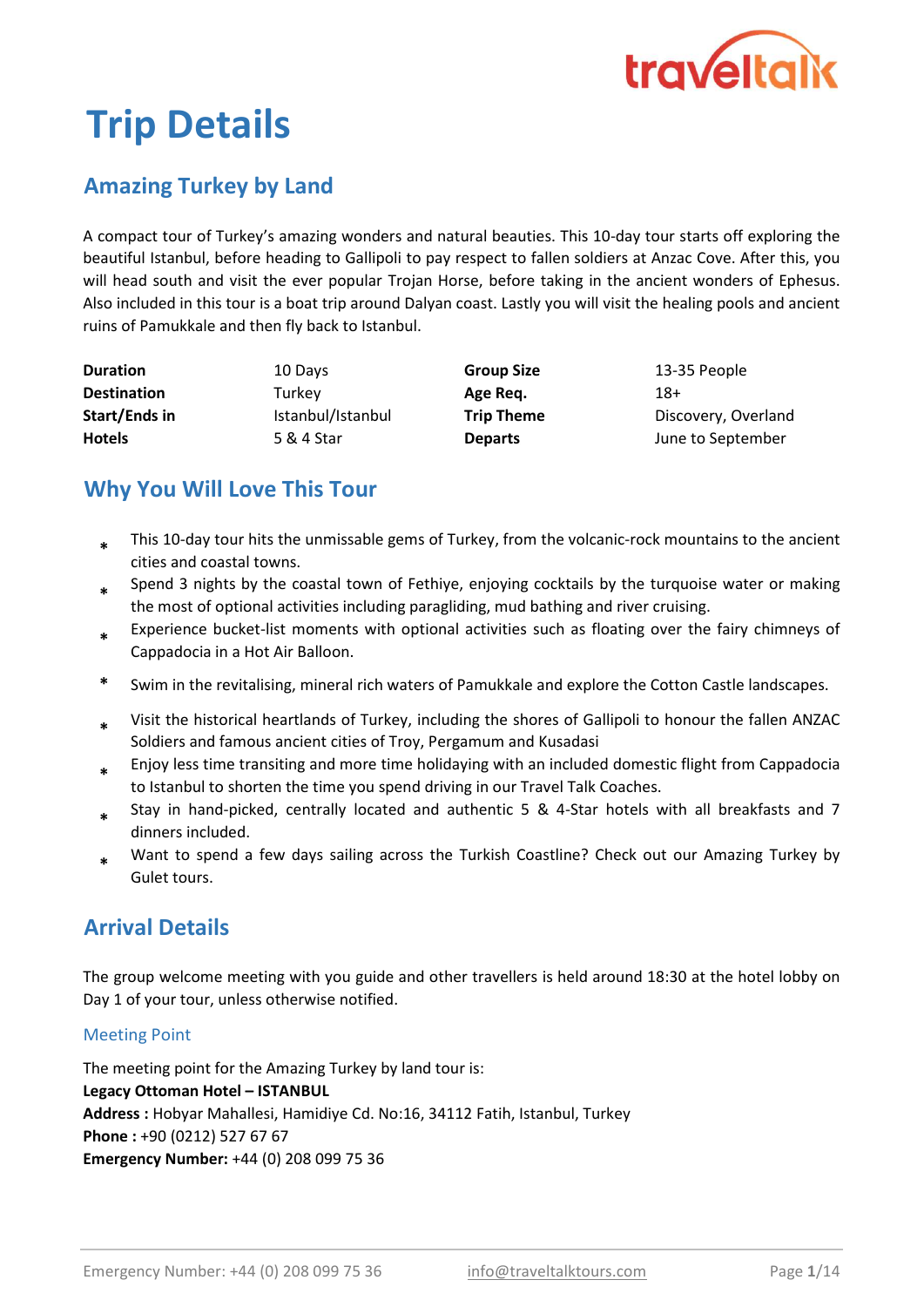

### Airport Transfers

Complementary arrival airport transfer is available between 05:00 and 23:00 on the first day of the tour (Day 1) from both international airports in Istanbul. Arrival airport transfer is also available if you book preaccommodation with us.

To arrange your airport transfer please email us the following information at least 2 weeks before your departure date. info@traveltalktours.com

•Travel Date •Flight Number •Local Arrival Time •Name/s of the Passengers

#### Making Your Own Way to the Starting Point

The Istanbul Airport (ISL) is located 45 km North-west of Old Town. Before you exit the terminal you will need to go down below Level 2 for the Havaist shuttle which will take you to Sultanahmet (Old town) for 18TL and the drive takes approx. 80 minutes. The payment method for the shuttle is IstanbulKart that you can easily get from the machines at airport (works for allpublic transportation in Istanbul & can be refilled). From Sultanahmet, you will need to take the tram to Eminönü. The arrival hotel is only a couple of minutes' walk from Eminönü tram station. The total cost is approximately 25TL. You can also take a taxi from the airport directly to the hotel and can expect to pay around 150-200 TL.

The journey from Sabiha Gokcen Airport (SAW) to Istanbul is straightforward and inexpensive. After you leave the terminal you will see Havabus shuttle which will take you to Taksim for 18TL (cash accepted) and the drive takes approx. 90 minutes. From Taksim, you will need to take the funicular to Kabatas, then catch the tram to Eminönü (will require IstanbulKart to ride the tram). The total cost is approximately 28TL. If you prefer to take a taxi straight to the hotel, it will cost around 160TL.

#### Finishing Point

The finishing point for the Amazing Turkey by land tour is: Istanbul Airport.

## **Highlights**

- \* Istanbul: Istanbul is a major city in Turkey that straddles Europe and Asia across the Bosphorus Strait. Its Old City reflects cultural influences of the many empires that once ruled here.
- \* Blue Mosque: The exterior features a beautiful cascade of domes and six minarets and blue Iznik tiles adorn the interior giving the building its unofficial but commonly used name.
- \* Topkapi Palace: Home of the Sultans, heart of the Ottoman Empire… Roam through the royal palace of the Ottomans and follow their footsteps to see their most valued treasures.
- \* The Hagia Sophia: The Hagia Sophia, among the Seven Wonders of the World, awaits you with all its magnificence. The hundreds of years old structure will fascinate you on sight.
- \* Cappadocia: A region of exceptional natural and man-made wonders. Take the chance to discover underground cities carved into rock, fairy chimneys and many more…
- \* Pamukkale: Home of the world-famous travertines, the cotton castle. You will witness the unusual and beautiful scenery just near the ancient city of Hierapolis.
- \* Asklepion: The Asklepion is a famed ancient medical center built in honor of Asclepius, the god of healing. It was also the world's first psychiatric hospital.
- \* Ephesus: The best preserved ancient town in Turkey, Ephesus embarks you on a journey to ancient times while roaming the streets.Celcius Library is the most important remains of it.
- \* Troy: Troy is the name of the Bronze Age city attacked in the Trojan War. The legendary city where you can outline layers of ruins of cities built on top of each other…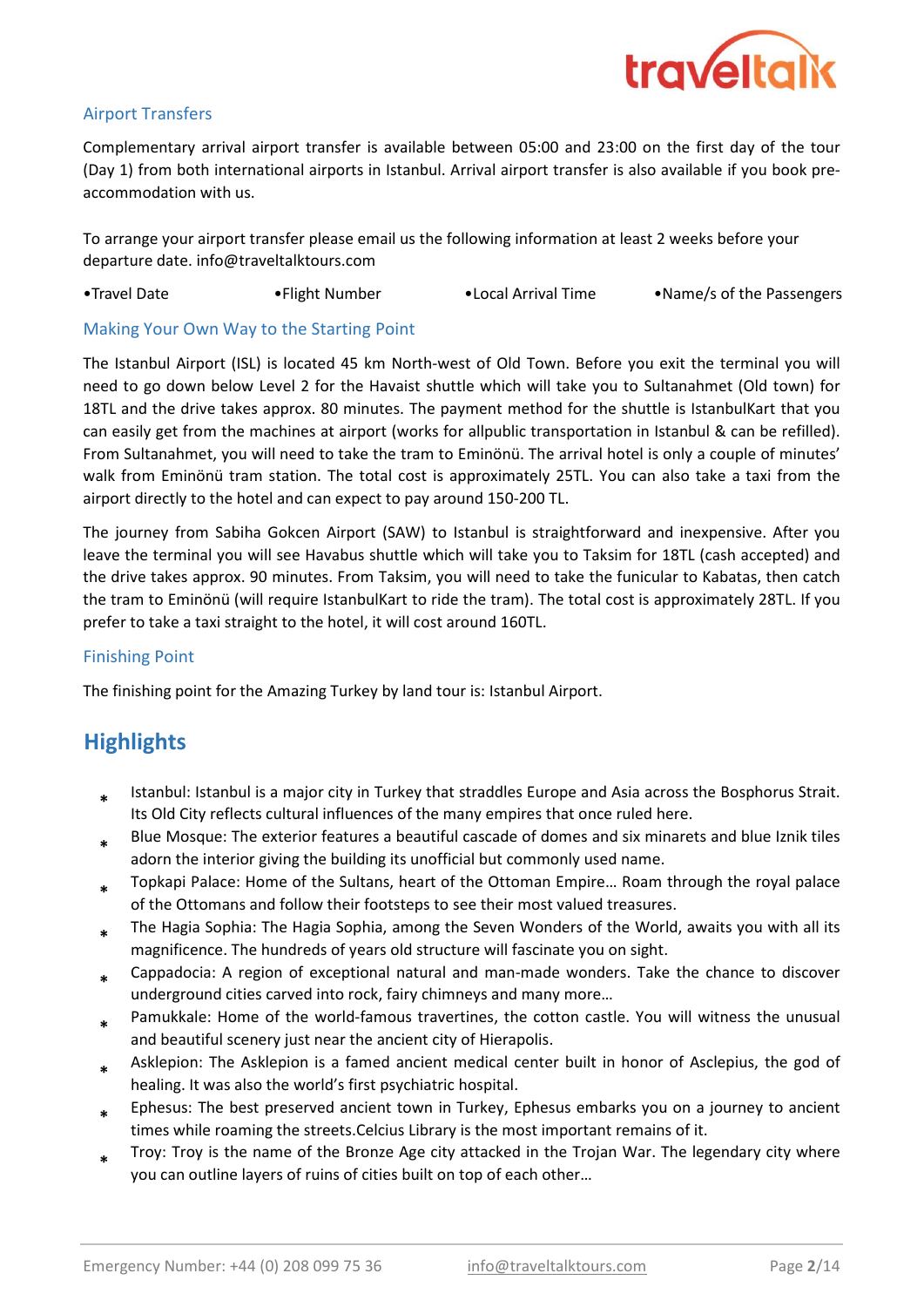

- \* Gallipoli: Lone Pine, Chunuk Bair, Anzac Cove, Johnston's Jolly, North Beach, Ari Burnu, Hell Spit, Brighton Beach, Shrapnel Valley, Artillery Road, Quinn's Road and more…
- \* Dalyan: Home of the famous Caretta Caretta turtles. Take the most popular mud bath in Turkey, and then a fantastic boat trip is to take you to Iztuzu beach.
- \* Fethiye: Fethiye is the perfect launching pad to explore the many tourist attractions and things to do along Turkey's Turquoise Coast. The town has surrounding beaches.

## **Itinerary**

Please note that the itinerary may be subject to small changes depending on the conditions during the tour. Alternative accommodation of similar standards may be used depending on the group size and hotel availability.

#### Day 1: Istanbul

Welcome to Turkey! At the Istanbul airport terminal keep your eyes peeled for the Travel Talk sign for your transfer to the hotel. Meet in the hotel lobby at 7:00pm for an informal meeting with your group and guide. Until then, you can start to explore Istanbul like climbing to the top of the Galata Tower for epic views or splash some cash at the Grand Bazaar. After the meeting, join in an optional group dinner at a local restaurant to get to know your new travel mates.

Ottoman Legacy Hotel – 5 Star • Accommodation

• Included Activities Welcome Meeting

• Optional Activities Group Dinner

#### Day 2: Istanbul City Tour

After breakfast, we begin to explore the magical old town of Istanbul. Stroll through the historical heart of the old city, making stops along the way to the Blue Mosque, Hippodrome, majestic Topkapi Palace and the Hagia Sophia. In the afternoon take an optional cruise down the Bosphorus river and see the epic skyline.

• Accommodation Ottoman Legacy Hotel – 5 Star

• Meals Included

Breakfast

#### • Included Activities

Sightseeing of Blue Mosque Sightseeing of Hagia Sophia Museum Sightseeing of Topkapi Palace Museum

• Optional Activities

Bosphorus Boat Cruise - EUR 10

#### • Entrance Fees

Blue Mosque - Free Hagia Sophia Museum – Free Topkapi Palace Museum 200 TL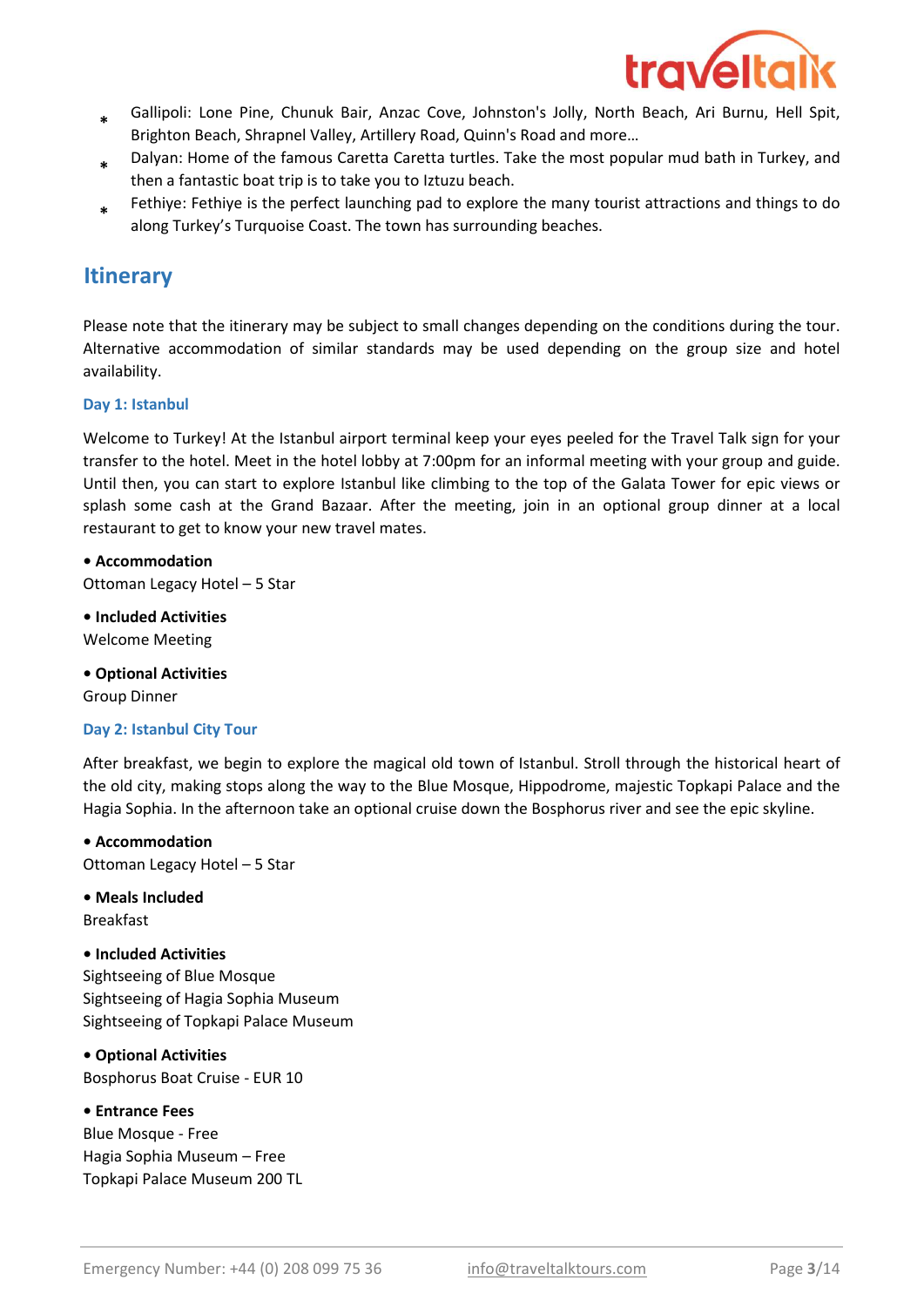

#### Day 3: Gallipoli

Today we depart for the shores of Gallipoli. A place of important significance for Aussies and Kiwis, we will visit the beach and cemeteries at ANZAC Cove, before paying our respects at memorial sites Chunuk Bair and Lone Pine.

• Accommodation Kolin Hotel - 5 Star

Breakfast, Dinner • Meals Included

#### • Included Activities

Sightseeing of Derinkuyu Underground City Sightseeing of Anzac Cove Sightseeing of Beach Cemetery Sightseeing of Lone Pine Sightseeing of Chunuk Bair Sightseeing of War Trenches

#### Day 4: Troy, Kusadasi

You may of heard of Troy from Greek mythology or maybe just watched the Brad Pitt movie, but now you will visit the ruins and archaeological site of the city of Troy, and of course the famous wooden horse. Spend the afternoon in the the seaside town of Kusadasi.

• Accommodation Marina Hotel - 4 Star

• Meals Included Breakfast, Dinner

• Included Activities Sightseeing of Troy Ancient City

• Entrance Fees Troy Ancient City - 60 TL

#### Day 5: Ephesus, Fethiye

After breakfast, our first stop is the spectacular, well preserved ancient city of Ephesus. Ephesus was cited in the book of Revelations, and historians believe the Gospel of John was written here. Famed for the Temple of Artemis which was completed around 550 BC and is one of the seven wonders of the ancient world. In the afternoon we depart for Fethiye where we can explore the buzzing resort town.

• Accommodation Hotel Greenland - 4 Star

• Meals Included Breakfast, Dinner

• Included Activities Sightseeing of Ephesus Ancient City

• Entrance Fees Ephesus Ancient City - 120 TL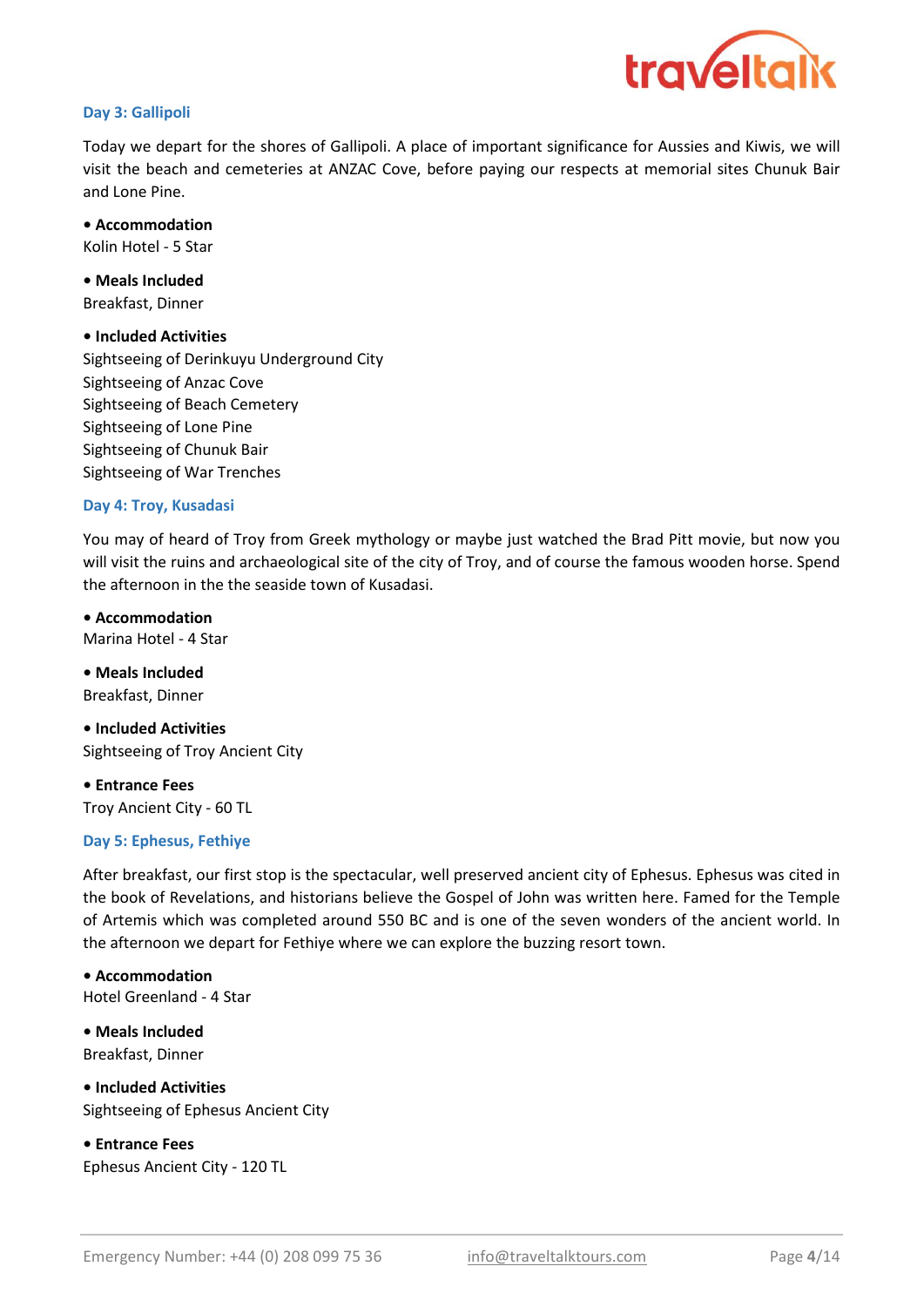

#### Day 6: Fethiye, Saklikent, Oludeniz

After breakfast we make our way to Saklikent, one of the deepest canyons in the world. We will then continue our journey to Oludeniz. Besides its spectacular beaches, glittering waters and breathtaking natural scenery, Oludeniz is also popular for its water sport. Here you can relax on the exquisite beach or join one of the adventure activities including paragliding and microlighting. Late in the afternoon we depart for our overnight stay in Fethiye.

Hotel Greenland - 4 Star • Accommodation

• Meals Included Breakfast, Dinner

Sightseeing of Saklikent Sightseeing of Oludeniz • Included Activities

Paragliding – EUR 120 • Optional Activities

• Entrance Fees Saklıkent – 10 TL Oludeniz Beach – 7 TL

#### Day 7: Fethiye, Dalyan, Fethiye

Our next stop is Dalyan, a small town situated along the south-western coast popular for its natural and unspoiled beauty. We will join a boat trip to visit the most popular mud bath in Turkey, and we then continue to Iztuzu beach, homeland of world famous Caretta Caretta turtles. After a fantastic boat ride we will reach Iztuzu sandbar with fine sand and turquoise sea.

• Accommodation Hotel Greenland - 4 Star

• Meals Included Breakfast, Dinner

• Included Activities Dalyan Boat Trip Mud Bath Iztuzu Beach

• Entrance Fees Mud Bath  $-20$  TL Iztuzu Beach – 1 TL

#### Day 8: Fethiye, Pamukkale

It's time to get your cameras out, because today is a photographers dream! Today we will visit Pamukkale, or 'cotton castle' in Turkish. Pamukkale is a natural site that contains hot springs and travertine, giving the appearance of terraces made by carbonate minerals left by the flowing water. Spend time bathing in its pools, or explore the natural and unusual landscape.

#### • Accommodation

Hierapark Hotel - 4 Star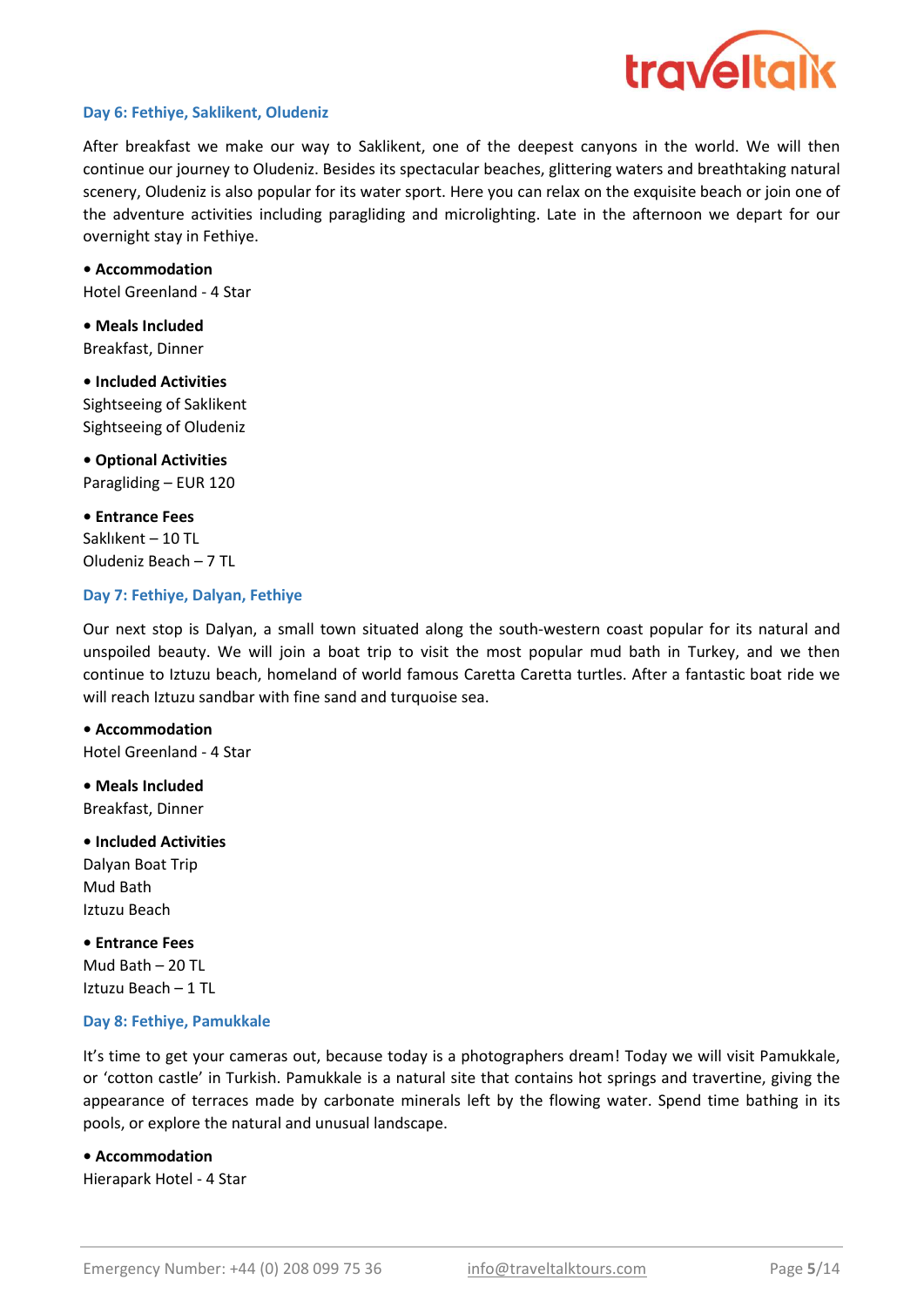

• Meals Included Breakfast, Dinner

• Included Activities Sightseeing of Pamukkale White Terraces

• Entrance Fees Pamukkale White Terraces – 110 TL

#### Day 9: Pamukkale, Cappadocia

Today we sit back and relax on the coach, as we head to Cappadocia. Watch the amazing Turkish scenery unfold before us and see small towns and villages as we pass on by. In the afternoon, we will visit Derinkuyu Underground City, a city complete with a church, wells, food stores, and even stables which is all located 60m under the ground. End the day with an optional traditional Hammam (Turkish bath).

• Accommodation Avrasya Hotel - 4 Star

• Meals Included Breakfast, Dinner

• Included Activities Sightseeing of Derinkuyu Underground City Sightseeing of Ihlara Valley

• Optional Activities Turkish Bath Experience – 25 EUR

• Entrance Fees Derinkuyu Underground City – 60 TL

#### Day 10: Cappadocia, Istanbul ( By Flight )

Rise and shine, it will be an early start for our optional sunrise hot air balloon ride over the stunning landscapes and fairy chimneys of Cappadocia. Or if preferred enjoy a leisurely start to the morning before we all fill up on breakfast. We will explore the UNESCO World Heritage listed Göreme, and tick off bucket list sights along the way including Göreme Musuem, Pigeon Valley, Uchisar and Cavusin. In the afternoon we will visit local handicraft manufacturers and learn about traditional art. In the evening we fly to Istanbul, your tour ends in Istanbul Airport at 9:30pm, please book your flights accordingly.

#### • Meals Included

Breakfast

#### • Included Activities

Goreme Open Air Museum Visit Sightseeing of Cavusin Sightseeing of Pigeon Valley Sightseeing of Uchisar

• Optional Activities Hot Air Balooning – 170 EUR

• Entrance Fees Goreme Open Air Museum – 100 TL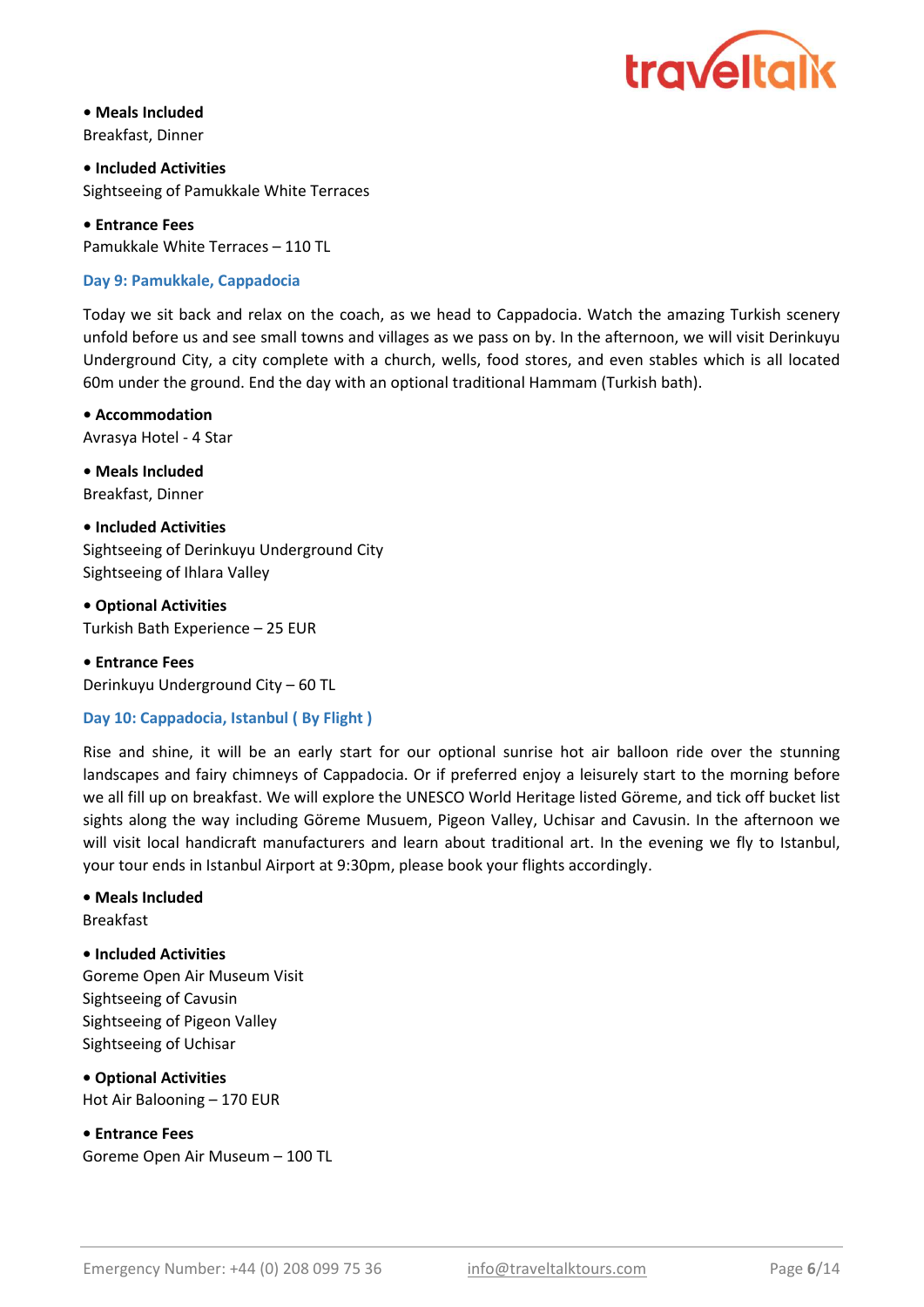

## Inclusions & Exclusions

The tour price covers the following services:

| Accommodation:           | 5 and 4 star hotels                                                                   |
|--------------------------|---------------------------------------------------------------------------------------|
| <b>Airport Transfer:</b> | From Istanbul Airport and Sabiha Gokcen Airport (on day 1)                            |
| <b>Meals:</b>            | 9 breakfasts   7 dinners                                                              |
| Transportation:          | Air-conditioned modern non-smoking coach or mini-bus, Domestic flight.                |
| Guide:                   | Services of experienced Travel Talk local guides licenced by the Ministry of Tourism  |
| Sightseeing:             | Blue Mosque, Hagia Sophia, Topkapi Palace Museum, Derinkuyu Underground City          |
|                          | Goreme Open Air Museum, Pigeon Valley, Uchisar, Ihlara Valley, Ephesus Ancient City   |
|                          | Cavusin, Pamukkale White Terraces, Asklepion Ancient City, Troy Ancient City          |
|                          | Anzac Cove, Beach Cemetery, Lone Pine, Chunuk Bair, War Trenches, Saklıkent, Oludeniz |

#### What is NOT included in the tour price?

- Any flights not mentioned above
- Travel insurance
- Meals not stated above
- Items of a personal nature
- Tips & gestures
- Entrance fees to the sights and museums
- Optional activities
- Other services not stated in the itinerary

## Hotels & Accommodation

Please note that the hotels are subject to change depending on the group size and availability. Hotels of similar standards will be used where available in case of a change.

Solo travellers will be roomed with another solo traveller of the same gender in a twin or triple room, or can upgrade to a solo room by paying the single supplement. You may choose the solo room option when booking online or contact us to arrange a private room. Solo rooms are not available on gullets. Your tour leader will allocate rooms upon arrival at the starting hotel in accordance with the rooming lists, last minute changes may not be guaranteed.

#### LEGACY OTTOMAN HOTEL – ISTANBUL – 5 Star

Hotel continues its deep meaning that coming from its history which is adjacent to the most important historical monuments of the city, is the only five-star hotel in the region.

#### KOLIN HOTEL – CANAKKALE – 5 Star

The 5-star hotel in Gallipoli is a perfect place to relax and prepare for the upcoming big tour. The large swimming pool and the delicious open buffet add up to the comfortable rooms they offer.

#### MARINA HOTEL – KUSADASI – 4 Star

This hotel has a seafront location in the Aegean coast, only 250 metres from the beach. The hotel offers an outdoor pool and a terrace with panoramic views of the sea and Kusadasi Marina.

#### HIERA PARK DELUXE HOTEL – PAMUKKALE – 4 Star

This hotel is located in Karahayit regions where is famous with it's mineral hot waters and this hotel offers an absolute relaxation with it's hot thermal pools & spa center.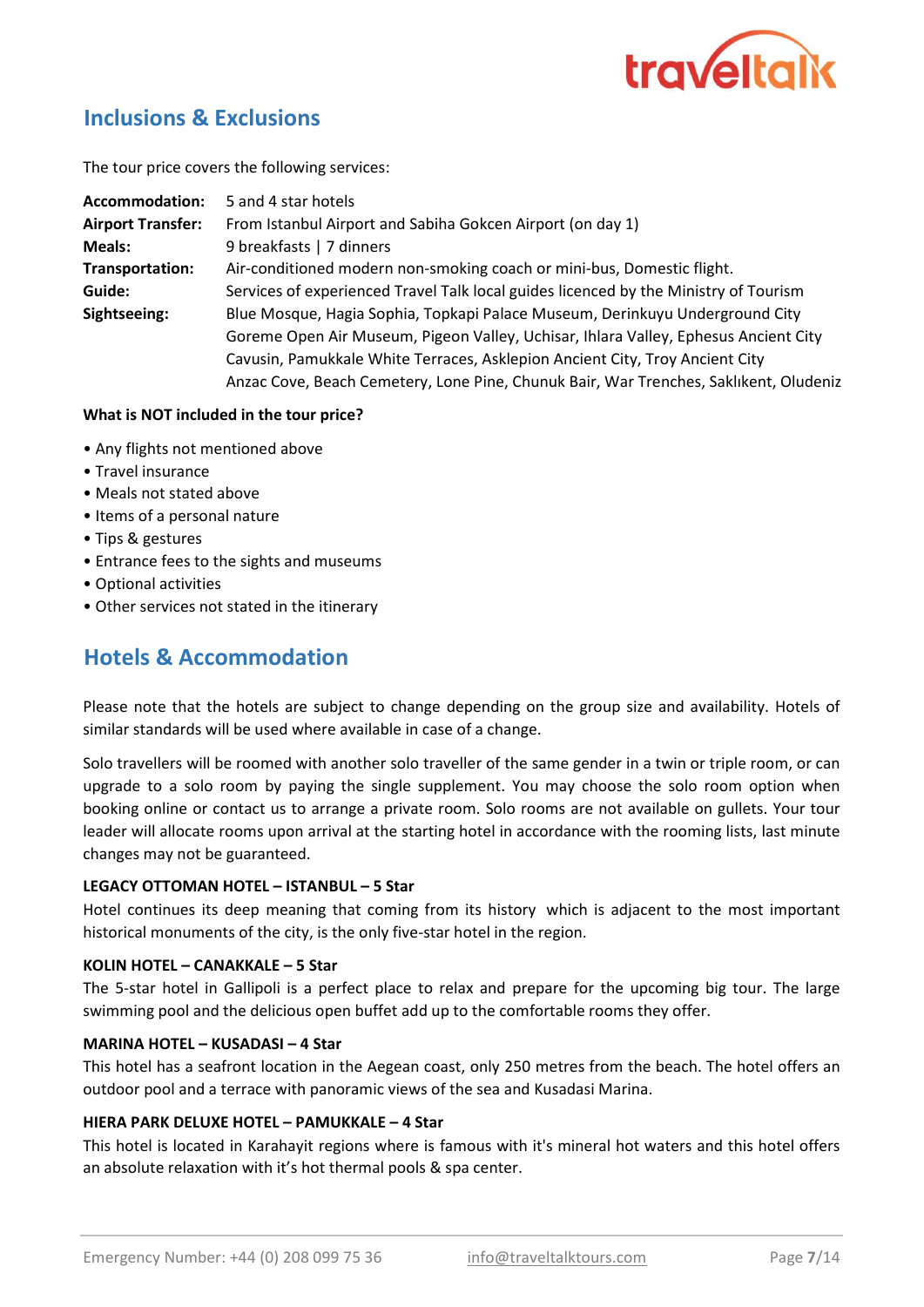

#### AVRASYA HOTEL – CAPPADOCIA – 4 Star

This is a very special place in Cappadocia which has been shaped by magic hands of nature. The hotel is in the intersection of the real world and the world of fairies. Also in a very good location.

#### HOTEL GREENLAND – FETHIYE – 4 Star

This hotel is located in heart of pine forest where it's peaceful, calm. And this hotel has a large swimming pool to offer as well as daily attractions and close to Oludeniz beach.

## **Distances**

Please find below the distances between the sights visited in Turkey and the approximate driving times. We will always strive to take a short break every few hours to enable passengers to stretch their legs, purchase snacks and use wash facilities during long drives.

Gallipoli – Troy – Pergamum – Kusadasi: 450 km – 10 hours Kusadasi – Fethiye: 280 km – 4 hours Fethiye – Pamukkale: 200 km – 3 hours Pamukkale – Cappadocia: 630 km – 10 hours Istanbul – Gallipoli: 295 km – 5 hours

## Budgeting

Please note that entrance fees to sights and optional activities are not included in the tour price. Optional activities are not operated by Travel Talk and may require a certain number of attendees to run. Your guide will be happy to inform you further about the available optional activities at the start of your tour. Optional activities are also listed under each day in your tour itinerary.

#### Entrance Fees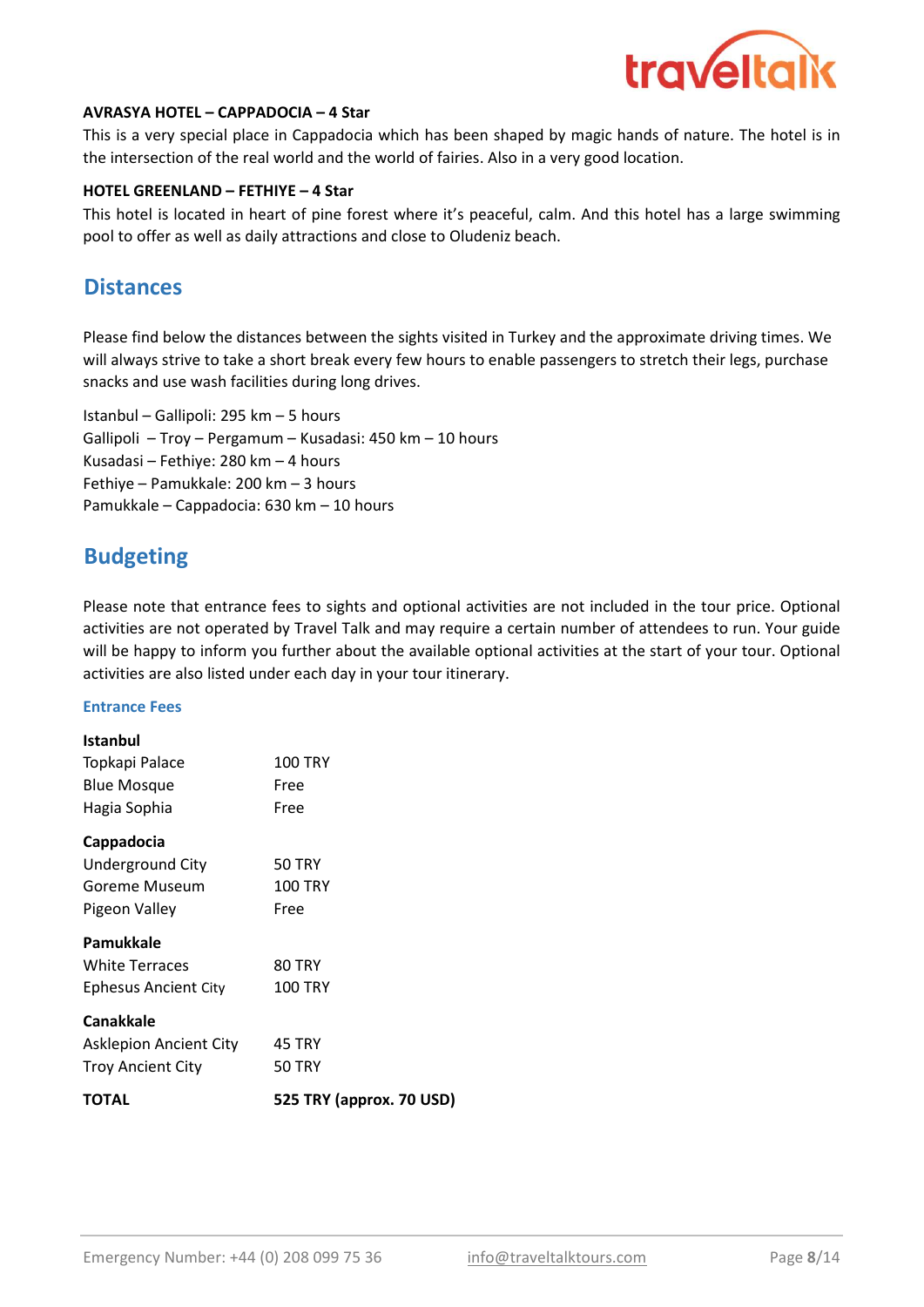

#### Optional Activities

Please note that Optional Activities are not operated by Travel Talk.

| <b>Hot-Air Ballooning</b>      | <b>130 EUR</b> |
|--------------------------------|----------------|
| <b>Turkish Night Show</b>      | <b>160 TRY</b> |
| <b>Turkish Bath Experience</b> | <b>130 TRY</b> |
| <b>Bosphorus Cruise</b>        | <b>10 EUR</b>  |

#### Personal Spending

The Turkish Lira is the currency of Turkey. While every person has different spending habits, we have estimated your average daily expenses to help out with the planning. Please find below in USD the approximate spending to expect for meals not included and more.

#### Meals

| Lunch at restaurant   | 5-7 USD   |
|-----------------------|-----------|
| Dinner at restaurant  | 10-15 USD |
| Simit - Turkish Bagel | $1-2$ USD |
| Sandwich at a stall   | 0,15 USD  |

#### Drinks

| Bottle of water | 0.15 USD  |
|-----------------|-----------|
| Coffee          | 1-1.5 USD |
| Теа             | 0.5-1 USD |
| Bottle of beer  | 2-3 USD   |

#### Tipping

Tipping good service is common in Turkey, typically ~ 10% for a restaurant meal. No need to tip taxi drivers, however you can round up the fare for convenience. Your guide and driver would also appreciate this kind of traditional gratitude at the end of your tour.

#### Shopping

With plenty of markets, stores, shops and bazaars to choose from you're able to discover a wide range of beautiful unique crafts, textiles, jewellery, clothing and furniture. Turkey is also home to the Grand Bazaar; the biggest old covered bazaar in the world, with over 3,000 shops of all kinds. Haggling is also part of the experience, so brush up on your skills. Turkey is especially known for its:

#### Pottery & Ceramics

Famous for its fertile lands and other-worldly landscape, the volcanic soil of Goreme, Cappadoccia has allowed for marvellous works of pottery for centuries. A perfect souvenir that comes in many shapes and sizes! Prices may range from 1 to 100 USD.

#### Hand-woven carpets

Famously known for its high-quality hand-woven carpets, it might be the best souvenir to give yourself or to a loved one… Prices may range from 100 to 1000+ USD.

#### Evil-eye Talisman

Believed to ward of the evil, these bright blue eyes of glass (Nazar Boncugu) are found in many sights visited and come in various sizes as decorative items, keychains and more. Prices may range from 0.50 to 50 USD.

#### Opening hours

There are no hard and fast rules for opening hours in Turkey, but banks and main post offices are generally open Monday to Friday from 8.30am to 12.00 midday and 1.30pm to 5.30pm. Shops are usually open from around 9.00am to 6.00pm, later in bazaars and shopping malls. They are usually closed on Sunday.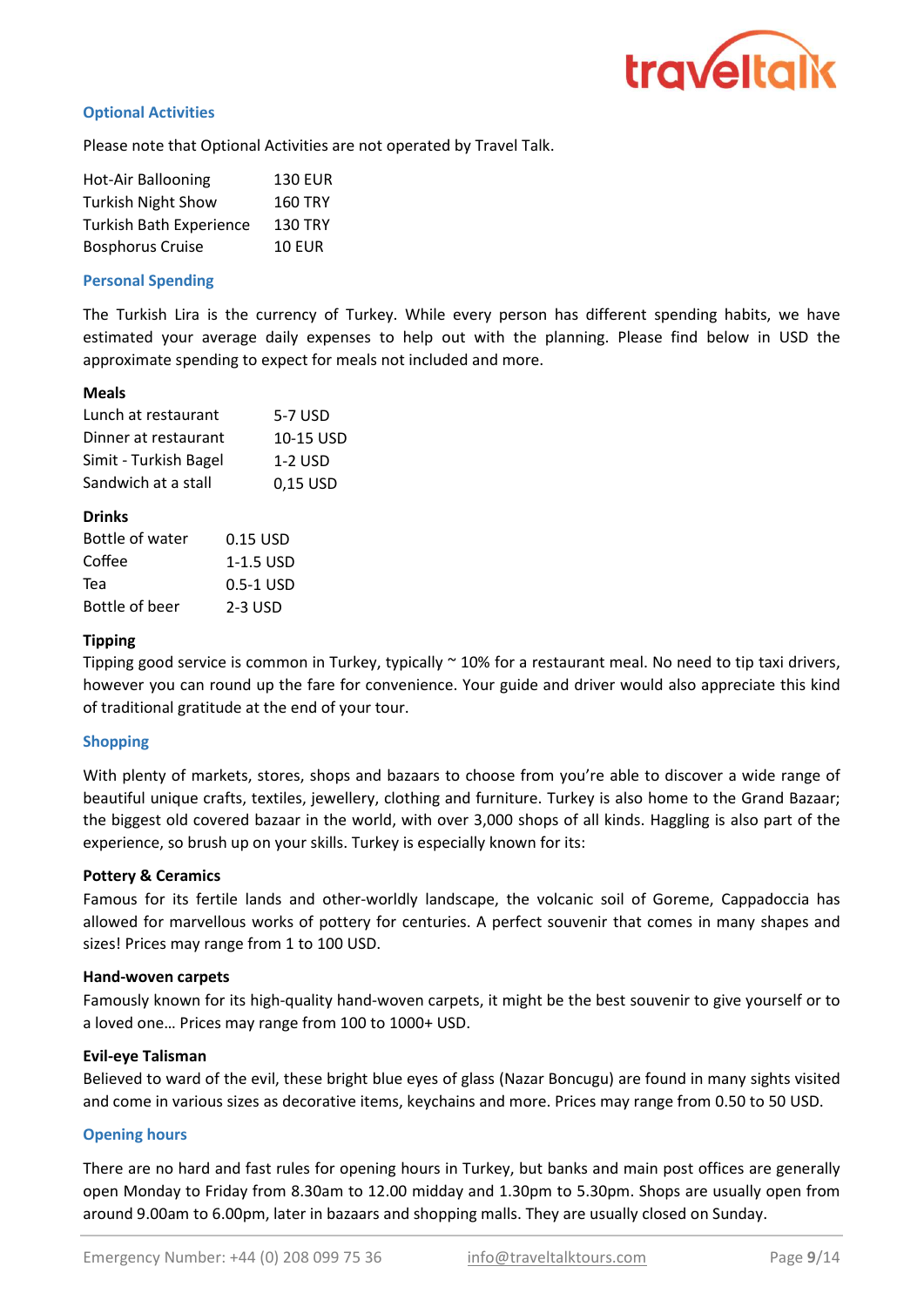

# Essential Information: Turkey

## Passport & Visas

Most nationalities require a visa to enter Turkey, which can be applied for online via www.evisa.gov.tr. Travellers from the United Kingdom, Australia, Canada, Ireland, South Africa and the USA can apply for a 90 day e-visa online. Although this process usually takes only several minutes, we recommend to obtain it at least 2 weeks before you arrive in Turkey.

Citizens of the following countries do not require a visa if staying for less than three months: New Zealand, France, Germany, Japan, Norway, Sweden, Switzerland.

Passport validity entry requirements: Travellers entering Turkey must carry a passport or travel document valid for at least 60 days from the expiry date of their visa.

This information is provided as a guidance, we strongly advise that you check with the consulate or embassy as this information can change. Please note, visa costs can change at any time and with little notice depending on the political climate of the region. It is your responsibility to make sure that all the required travel documents are ready when travelling.

## Travel Advice

https://www.gov.uk/foreign-travel-advice/turkey We are closely monitoring the latest travel updates to Turkey and follow the advice of the UK Foreign Office. For the latest travel advice from UK Foreign, Commonwealth & Development Office (FCDO), please visit:

We recommend all travellers to check their Government National Travel Advisory prior to their departure:

| Australia   | https://www.smartraveller.gov.au/ |
|-------------|-----------------------------------|
| Canada      | https://travel.gc.ca/             |
| New Zealand | https://www.safetravel.govt.nz/   |
| <b>USA</b>  | https://travel.state.gov/         |

## Travel Insurance

All passengers travelling with Travel Talk are required to have personal travel insurance before participating in any of our tours. Your guide will collect your travel insurance details on the first day of your trip. It is your responsibility to make sure you have an adequate and suitable travel insurance for you in place, you may read more at https://www.traveltalktours.com/travel-insurance

# Health & Safety

The health and safety of our passengers, staff and communities visited is of utmost priority. As we monitor and comply with the official advice from the UK Foreign Office, as well as World Health Organization and government authorities regularly, we have implemented several policies and precautions on our tours for your wellbeing.You may find our Safe Travels Protocols at https://www.traveltalktours.com/safe-travels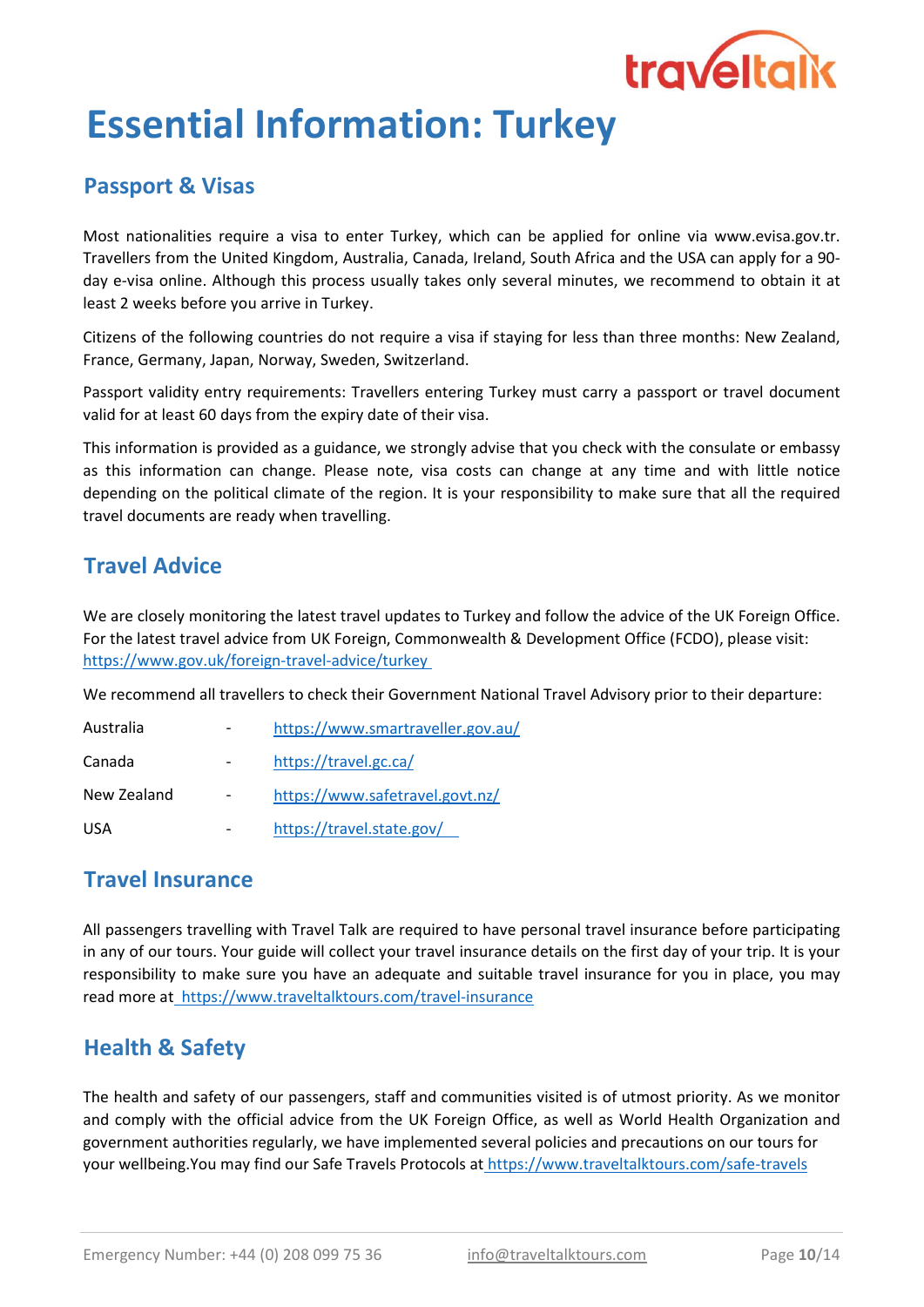



Travel Talk Adventures has received the Safe Travels stamp by the World Travel and Tourism Council (WTTC), which allows travellers to recognise companies around the world that have adopted health and hygiene global standardised protocols – so consumers can experience 'Safe Travels'.

Please make sure to regularly check your Government's travel advice before travelling and be well-informed of any requirements. Your tour guide will also notify you of the regulations and protocols to follow throughout your trip with us.

Please note that if any traveller is unable to complete the itinerary or possess a potential risk to themselves and/or the rest of the group, we reserve the right to remove them from all or part of a trip.

Please consult with your doctor for the latest medical travel information and any vaccinations you may need. We recommend that you bring any personal medical requirements and medications with you as these may be difficult to obtain while on tour.

## Weather

Istanbul has wet, cold and often snowy winters and has the highest rainfall from November to February. Spring in Istanbul is damp with mild temperatures and it is relatively dry and hot in the summer. The city also tends to be windy. The southern, coastal regions of Turkey are warm and pleasant during the summer. In winter the temperatures rarely fall below 7°C making the Turquoise coast an ideal destination even in early spring and late autumn. Due to the high altitude of the central Anatolian plateau, Cappadocia can be cool in the evenings, even in the summer, but it remains hot during the day - often in the mid-thirties. Spring and autumn can be very crisp and suitable clothing is advised. Please find below the average temperatures for each month in different parts of Turkey.

|               |                             | <b>Istanbul</b><br>Cappadocia |                             | <b>Ephesus</b> |             | <b>Fethiye</b> |             |    |
|---------------|-----------------------------|-------------------------------|-----------------------------|----------------|-------------|----------------|-------------|----|
| <b>Months</b> | $\mathsf{C}^{\,\mathsf{o}}$ | F                             | $\mathsf{C}^{\,\mathsf{o}}$ | F              | $C^{\circ}$ | F              | $C^{\circ}$ | F  |
| January       | 6                           | 43                            | $\overline{0}$              | 32             | 9           | 48             | 10          | 50 |
| February      | 6                           | 43                            | $\mathbf{1}$                | 34             | 9           | 48             | 10          | 50 |
| March         | 8                           | 46                            | 5                           | 41             | 13          | 55             | 13          | 55 |
| April         | 13                          | 55                            | 10                          | 50             | 17          | 63             | 17          | 63 |
| May           | 17                          | 63                            | 14                          | 57             | 21          | 70             | 21          | 70 |
| June          | 21                          | 70                            | 18                          | 64             | 26          | 79             | 26          | 79 |
| July          | 24                          | 75                            | 23                          | 73             | 27          | 81             | 29          | 84 |
| August        | 24                          | 75                            | 23                          | 73             | 27          | 81             | 28          | 82 |
| September     | 21                          | 70                            | 17                          | 63             | 24          | 75             | 25          | 77 |
| October       | 16                          | 61                            | 11                          | 52             | 20          | 68             | 21          | 70 |
| November      | 12                          | 54                            | 6                           | 43             | 14          | 57             | 16          | 61 |
| December      | 8                           | 46                            | $\mathbf{1}$                | 34             | 10          | 50             | 12          | 54 |

## Money Matters

The Turkish Lira (TRY) is the local currency. Although you can pay with USD and EUR in some places, you'll always get a better deal paying in the local currency.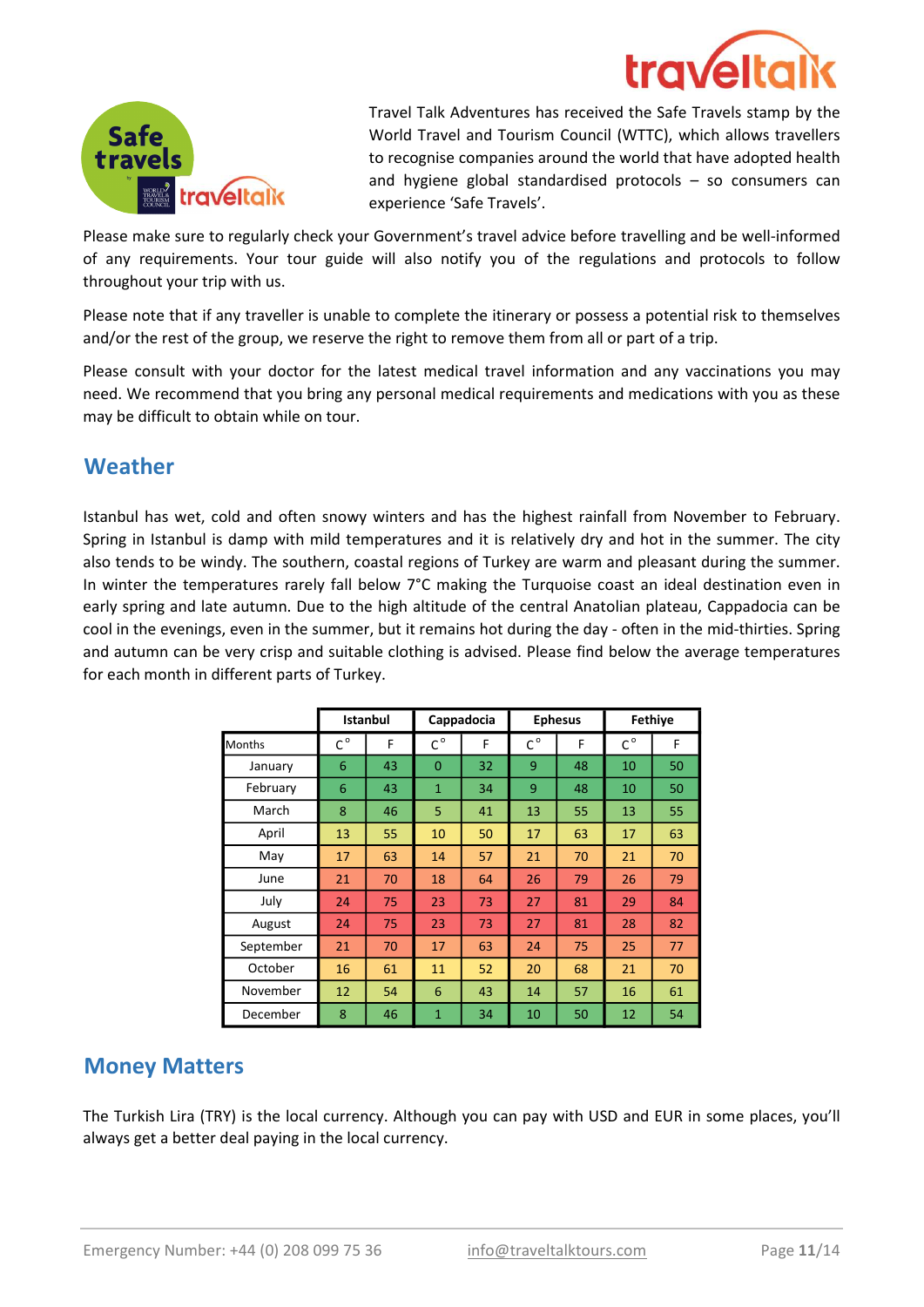

Major credit/debit cards are widely accepted in Turkey. Some shops at small towns and rural areas may not accept cards, we would recommend carrying some cash with you for small purchases, just in case. ATMs can be easily found in many places in the cities however are not as common in rural areas. Avoid changing the bulk of your money at the airport as the exchange rates are usually more favourable in the major cities. Your tour leader will be happy to help if you need any assistance!

Please remember that everyone has different spending habits, some prefer to spend more on souvenirs, some on experiences and others on a night out! Make sure to budget your trip to your spending habits for shopping, drinking, and tipping.

Tipping is not compulsory, but is commonplace, with locals and tourists alike tipping good service. We recommend tipping ~10% of the total bill when dining in a restaurant, if a service fee has not already been applied. However, simply rounding up the fare in a Taxi for convenience is acceptable and appreciated also. Your guide and driver would also appreciate this kind of traditional gratitude at the end of your tour.

# Eating & Drinking

The Turkish love to eat out and it's easy to see why! Turkish cuisine is filled with a unique blend of Eastern European, Central Asian and Middle Eastern flavours. Don't let the clichés fool you; there is more to Turkish cuisine than shish kebabs!

No one does breakfast, or Kahvalti, quite like the Turkish. Expect to see the table covered in a variety of meze dishes and gastronomic delights served on small plates including cheeses to olives, eggs. breads and pastries. There are two common restaurant styles in Turkey – A-La-Carte and 'ready meal'. Ready meal restaurants offer a range of pre-prepared, buffet-style dishes and are a fantastic opportunity to sample a wide variety of traditional cuisines for reasonable prices. Meanwhile, in more upmarket restaurants, we recommend sampling a range of 'Meze' platters (appetizers) to get a taste for the unique local tastes. Searching for authentic dishes to your taste can be a challenge with so many incredible options, so here's a few must-try dishes to get you started in Turkey.

Gozleme: Thin savoury Turkish pancakes filled with cheese, meat, mushroom, spinach or potato.

Pide: A savoury bread baked with feta cheese, parsley, and mozzarella, sprinkled with nigella seeds. You can also fill with lamb which is like Lebanese lamb fatayer.

Simit: Bread ring studded with sesame seeds. Sold in bakeries and by street vendors.

Cig Kofte: A simple snack made from cracked wheat mixed with raw meat, tomato paste and lots of spices. Usually served on lettuce leaves with lemon juice, it is a spicy, crisp, and refreshing flavour.

Adana kebabs: Similar to the widely popular Shish and doner kebab. Adana is a spicy minded meat kebab sprinkled in purple sumac herb.

Baklava: Don't forget to save room for traditional dessert… A deliciously rich, buttery, sweet dessert made from phyllo dough, finely ground pistachios, butter, and a syrup made from sugar, water and lemon juice.

Kadayif: Shredded pastry dough filled with nuts and drenched in syrup.

Lokum (Turkish Delight): A family of confections based on a gel of starch and sugar. Premium varieties consist largely of chopped dates, pistachios, hazelnuts, or walnuts bound by the gel and flavoured with rosewater.

There is a common misconception that Turkish Coffee is the nation's traditional drink, brewed thick and powerful yet drank in just a couple of short sips. However, Tourists are often surprised to learn that tea (cay) is far more popular amongst locals. It is served in a small fluted glass with a small spoon and saucer.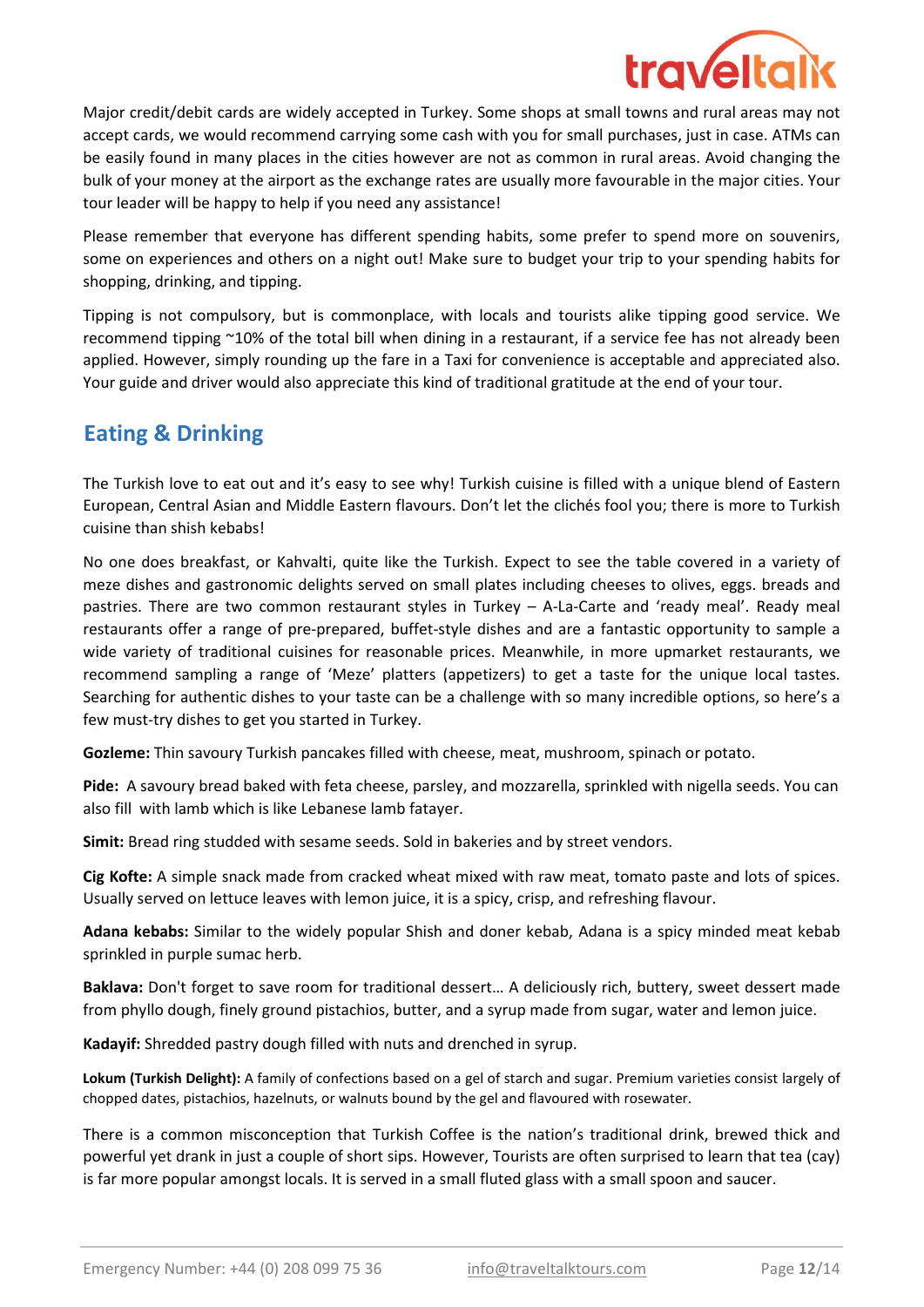

There are various flavours of tea to try from the traditional to sweet apple and lemon. You'll also find a wide variety of alcoholic drinks on offer with Beer (bira) the most popular. Local beer brands include Efes and Tuborg. While 'Raki' is the national aperitif served with ice and water.

## Internet Access

Free WIFI can be found throughout an abundance of cafes, shopping malls and restaurants in Turkey's major cities and stopover, however quality of connection differs. While the Travel Talk Hotel accommodations almost always include WIFI, meaning there will be plenty of time to upload those travel pics and give your friends and family back home a call!

## Essentials to Bring

- \* Face mask/cover and hand sanitiser enough for your personal use throughout the trip – See more at https://www.traveltalktours.com/safe-travels
- \* Travel Documents: Passport, Visa (if required), flight or transport ticket (and photocopies)
- \* Travel Talk Tour Voucher (printed or digital)
- \* Travel Insurance Policy (and photocopy)
- \* Personal medical kit and medicine
- \* Money (cash, credit card, travellers' cheques)
- \* Power Adapter
- \* Reusable water bottle
- \* Ear plugs and eye mask
- \* Sun protection – hat, sunglasses, sunscreen
- \* Comfortable, closed walking shoes
- \* Wind/water proof jacket
- \* Warm clothes, hat, and gloves for cold weather
- \* Sandals, swimwear, shorts for warm weather

# **Culture and Traditions**

Turkish Culture has its share of interesting traditions that you are unlikely to find anywhere else in the world. Due to its proximity to diverse cultures and its vast history, you will discover remarkable samples of Ancient Greek, Byzantine and Ottoman influences around the country. Depending upon the region of Turkey you are travelling to, cultural practices dialect vary significantly. Turkish are renowned for being extremely friendly, polite and hospital. However, it is important to remember that while most Turkish cities are modern metropolises, Turks can still be quite traditional. The villages of Turkey tend to be more modest, with the sale of alcohol less common. Turkish bathhouses (Hamams) and Coffee Houses are popular pasttimes and traditions amongst the locals while nightclubs and bars are the standard form of entertainment for young Turks in the big cities.

## Religion, Etiquette and How to Dress

Turkish people are seen to be polite and formal with both greetings and attire. The vast majority of the population in Turkey identify as Muslim and Islamic holidays, such as Ramadan, are recognised as public holidays. It is important to be aware and respectful of local customs.